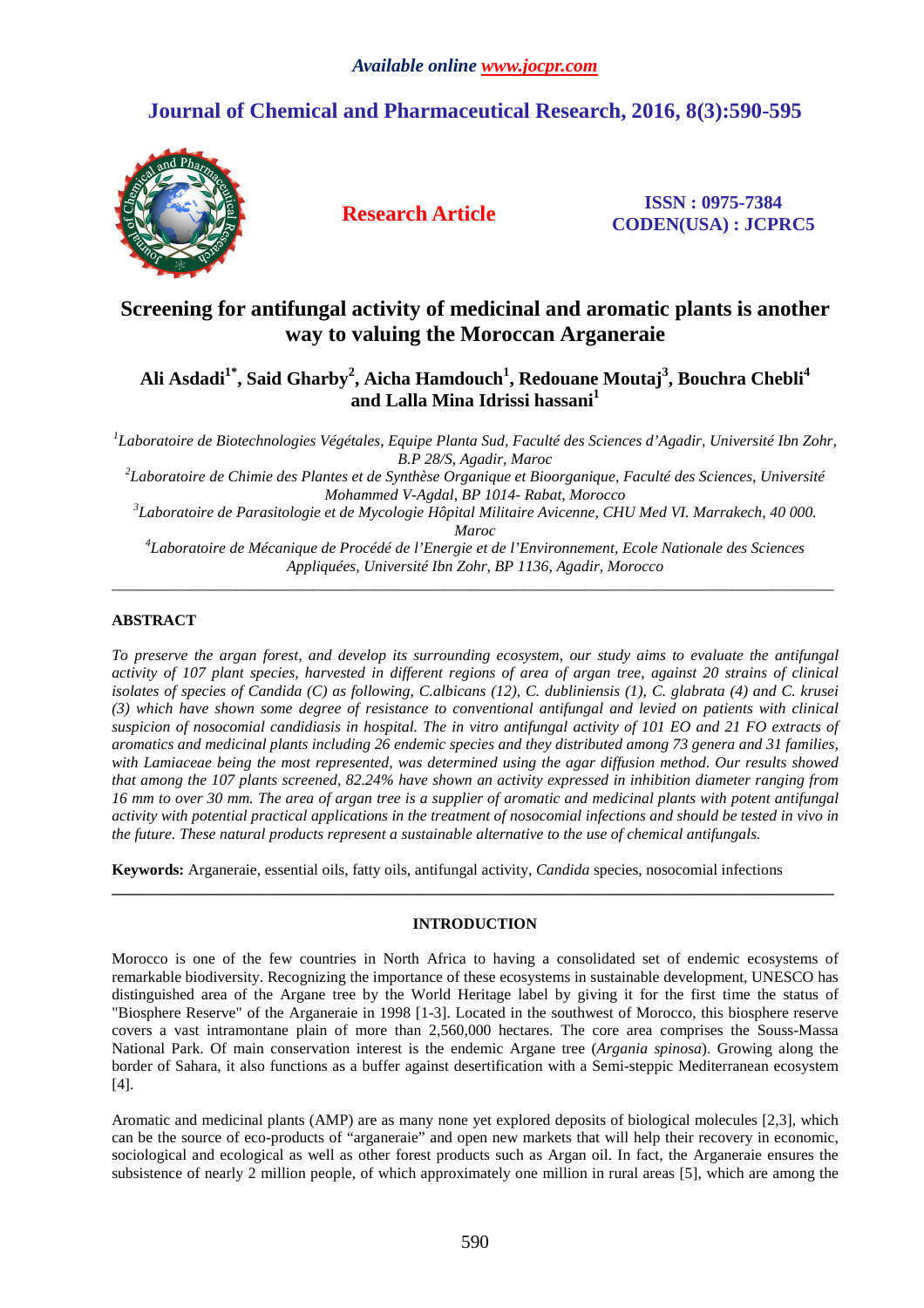primary concerns of national policy. It is in this context that we are interested to develop a screening of their antifungal activity against *Candida* species, of some Moroccan's AMP from area of Argan tree, whose development facilitated by the shade provided by the Argan tree in these arid regions. These plant resources are an important source of income for the population and therefore a lever for sustainable local development.

\_\_\_\_\_\_\_\_\_\_\_\_\_\_\_\_\_\_\_\_\_\_\_\_\_\_\_\_\_\_\_\_\_\_\_\_\_\_\_\_\_\_\_\_\_\_\_\_\_\_\_\_\_\_\_\_\_\_\_\_\_\_\_\_\_\_\_\_\_\_\_\_\_\_\_\_\_\_

Fungi, particularly *Candida* species cause significant human disease, particularly in intensive care units (ICUs) and in immunodeficient or immunocompromised patients [6-10]. Despite the existence of powerful antifungal agents, resistant or multidrug resistant strains are constantly emerging, imposing the need for ongoing research and development of new drugs.

In order to discover new lead compounds, many research groups screen plant extracts to detect secondary metabolites with relevant biological activities [2]. In this regard, several simple bioassays were developed for screening purposes [11].Thus; *Candida* species were used as target organisms to detect bioactive compounds in essential oils (EO) and fatty oils (FO) from AMP of the "arganeraie" in Morocco.

Nosocomial infections caused by *Candida* species, a disease that affects multiple ICUs in hospitals worldwide [12]. Currently used drugs against the disease, amphotericin B and fluconazole, have several side effects and efficacy are increasingly limited because of the emerging resistance to these drugs [12].

In the preliminary study of the potential healing powers of certain AMP forming the undergrowth of the Argan tree in Morocco.

The choice of AMP used for our study was motivated by their belonging to the argan forest in order to meet to our main objective which is that of valuing the ecosystem forming the floristic of the argan tree, for the sake of preservation. The strategy followed during this screening is based on several approaches including:

The random approach: Random selection of species and extracts from different plant species, isolated primarily based on their availability in arganeraie [13,14].

Ethno-botany approach: sample selection based on previous studies by researchers at our university or other [15].

The chemo-systematic approach: Selection of test samples based on the chemo-taxonomic phylogeny and taking into account the fact that plants of certain genera or families are known to produce compounds or classes of compounds associated with some organic activity and therapeutic potential [16,17].

We believe that these approaches could be very advantageous when applied with samples from an area rich in biodiversity and endemism as arganeraie [13]. Thus, we have adopted all three approaches, starting with studying the issue bibliography of ethno-botanical studies, which gave us an idea on the most used as medicinal plants by local people. Subsequently we adopted the chemo-taxonomic approach, selecting species of medicinal and aromatic plants producing antifungal compounds, such as carvacrol of thyme known be antimicrobial and antifungal [18]. Finally, we have selected the AMP available in the argan tree and have sufficient yield to study EO and FO.

The aim of this study was to screen for EO and FO from 107 AMP that grow in the area of Argan tree, which could be useful for the development of new tools for the control of infectious diseases. While pursuing this goal, we initiated a systematic evaluation of extracts from the "arganeraie" plant species in bioassay using agar diffusion method exclusively with *Candida* species from nosocomial infections.

Is thus possible to contribute to a better valuation of the AMP by the production of EO and FO with good quality whose chemical and biotechnological characterization and intensity of cultivation would contribute to sustainable resource management and development the economy of the local population of the "arganeraie".

#### **EXPERIMENTAL SECTION**

#### **1.Plant material**

Various parts of 107 plants species, were collected during the flowering stage from different locations of area of the Argan tree of Morocco, between Mars and July of each year since 2011 to 2014. The plants and seeds were identified. The specimens of each species were placed in the herbarium of Laboratory of plants biothechnology, Planta Sud, Faculty of Science, and University Ibn Zohr of Agadir in Morocco. Immediately after harvesting, the seeds and plants were let to dry in shade at room temperature (26°C) for 7 days, except fruit peels that used fresh and then subjected to extraction and hydrodistillation.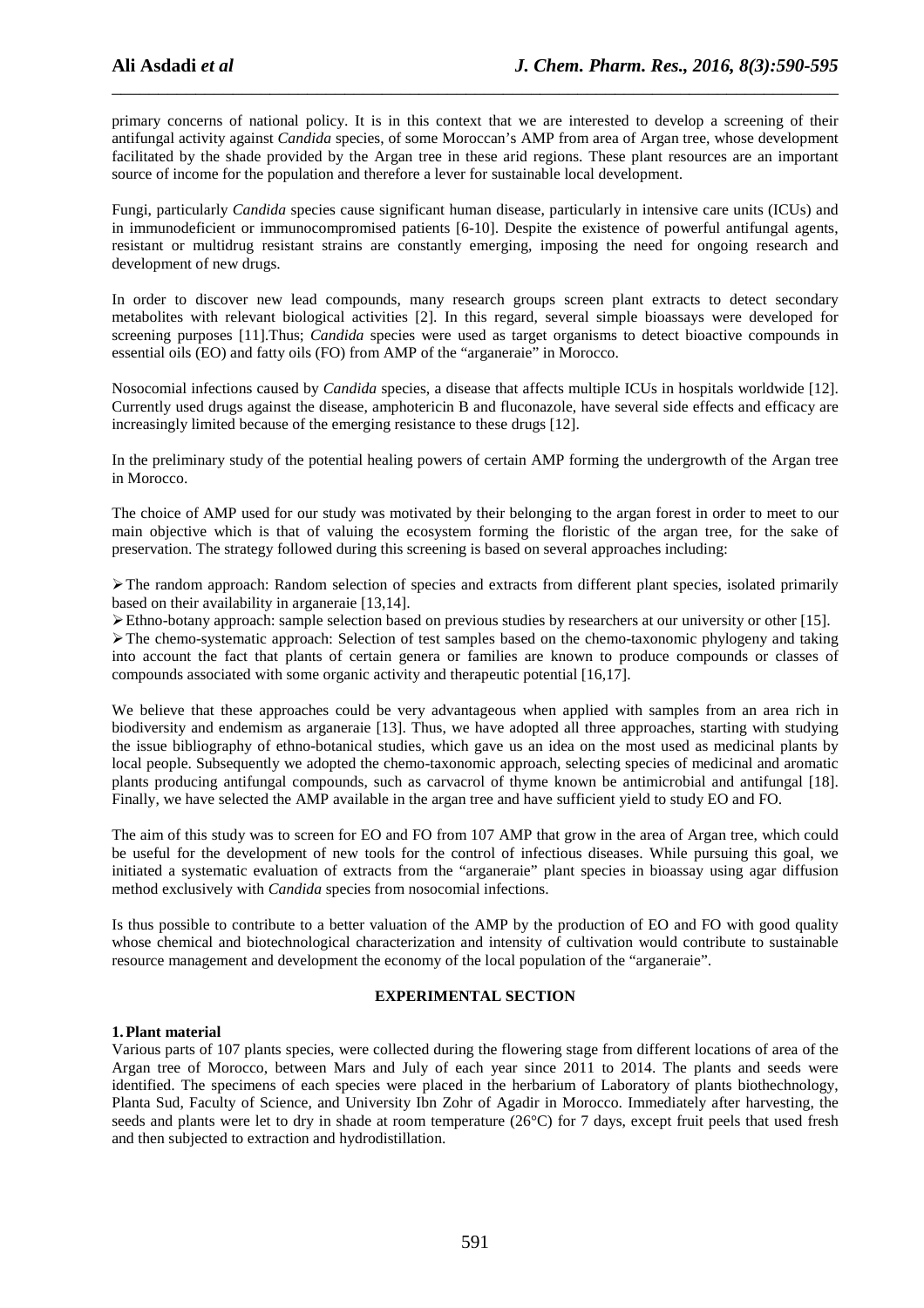### **2.Extraction**

The study was carried out on EO sample obtained from seeds and leaves and FO from seeds of AMP growing wild in south-western of Morocco at "arganeraie" submitted to hydrodistillation for 4 h using Clevenger type apparatus, according to the European Pharmacopoeia for the extraction of EO [19].The FO extraction was performed according to the AOCS Official method Am 2-93 using a Soxhlet apparatus and n-hexane (100 ml) as extraction solvent for 6 hours [5]. The obtained EO were weighed, filtrated on anhydrous sodium sulfate, and kept in an amber vial at  $4^{\circ}$ C until used. The FO were concentrated under vacuum and dried for 5 min in an oven at 103°C. FO obtained was weighed and stored at 4 °C in a sealed brown vial until used for biological activity tests.

\_\_\_\_\_\_\_\_\_\_\_\_\_\_\_\_\_\_\_\_\_\_\_\_\_\_\_\_\_\_\_\_\_\_\_\_\_\_\_\_\_\_\_\_\_\_\_\_\_\_\_\_\_\_\_\_\_\_\_\_\_\_\_\_\_\_\_\_\_\_\_\_\_\_\_\_\_\_

#### **3.Test organisms and inoculums preparation**

In this study, 20 strains of clinical isolates of species of *Candida* (C), which have shown some degree of resistance to conventional antifungal during our tests to know: *C.albicans* (12), *C .dubliniensis* (1), *C. glabrata* (4) and *C. krusei* (3) were levied on patients with clinical suspicion of nosocomial candidiasis in hospital. Those strains were isolated in the laboratory of parasitology, mycology and bacteriology at Avicenna military hospital, Marrakech, Morocco, on Sabouraud dextrose agar (SDA) supplemented with chloramphenicol (Bio-RAD), and then incubated at  $30^{\circ}$ C for 48 hours to ensure that yeast cells were actively divided [20], then adjusted between: 2.16 x 10<sup>5</sup> Cells/ml to 5.22 x  $10^5$  Cells/ml for fungal strains with counting with haemocytometer for each repetition. In order to identify the yeasts, germ tube test, API 20 C AUX (Bio-Merieux, Marcy-l'Etoile, France) according to the Manufacturer's recommendations and chromogenic medium Candi Select 4 (Bio-RAD, Marnes-la-Coquette, France) were carried out.

#### **4. Screening of essential oils and fatty oils for anti-Candida activity using Agar disc diffusion method**

Natural EO and FO of AMP from "arganeraie" were tested for their anticandidal activity using the disk diffusion method [21]. Seeded agar plates were prepared by pouring 20 ml of SDA into each sterile plate then was overlaid with 5 ml of yeasts suspensions. Therefore, said natural EO and FO of AMP were applied on filter paper (10µl/disc) discs of 5 mm in diameter separately; 10µl of fluconazole (75 mg/ml) and 10µl of amphotericin B (33 mg/ml) were used as positive control. For the negative control 10µl of distilled water was used.

These discs were placed on the surface of seeded agar. The plates were left for 60 min at room temperature to allow the diffusion of oils, and then they were incubated at 37°C for 48 h. After the incubation period, the zone of inhibition was measured in millimeters with a caliper. On all test plates, six discs of 5mm in diameter were deposited. All determinations were made at least in duplicate, and mean values were calculated. The results were expressed in terms of the diameter (D) of the inhibition zone activity patterns observed for the test oils. Activities models zones of inhibition observed for the oils tested. A diameter of 9 mm (with a 5 mm diameter disc) is taken as a minimum for substantial activity.

The ordering of results: Mutai et al. (2009) [22] have proposed a scale for estimating the antifungal activity. Thus, the generated inhibition diameters are classified into five categories:

 $(+++)$ Very highly inhibitory: D  $\geq$  30 mm (++) Strongly inhibitory: 21 mm  $\leq D \leq 29$  mm (+) Moderately inhibitory: 16 mm  $\leq$  D  $\leq$  20 mm  $(\pm)$  Slightly inhibitory: 11 mm  $\leq$  D  $\leq$ 16 mm

(−) Non inhibitory: D < 10 mm.

# **5. Statistical analysis**

Student's t-test was applied to determine the significance of difference between EO, FO, amphotericin B and Fluconazol. Probabilities less than 0.05 were taken to be statistically significant.

#### **RESULTS AND DISCUSSION**

The aim of this study is to explore the antifungal activity against *Candida* species of 107 species of AMP spontaneous and cultivated in the area of argan tree and used in traditional Moroccan medicine including 26 endemic species and they distributed among 73 genera and 31 families, with *Lamiaceae* being the most represented within the collection listed in table 1. The agar diffusion method was used to assess this activity by measuring the diameter of inhibition in the presence of plant extracts (101 EO and 21 FO). This method provides optimal growth conditions for all test organisms and avoids the problem of sterilization of the plant extracts, before testing. The results of the screening of the antifungal activity of EO and FO extracted from AMP of the argan tree, against twenty tested *Candida* strains are presented in Table 1.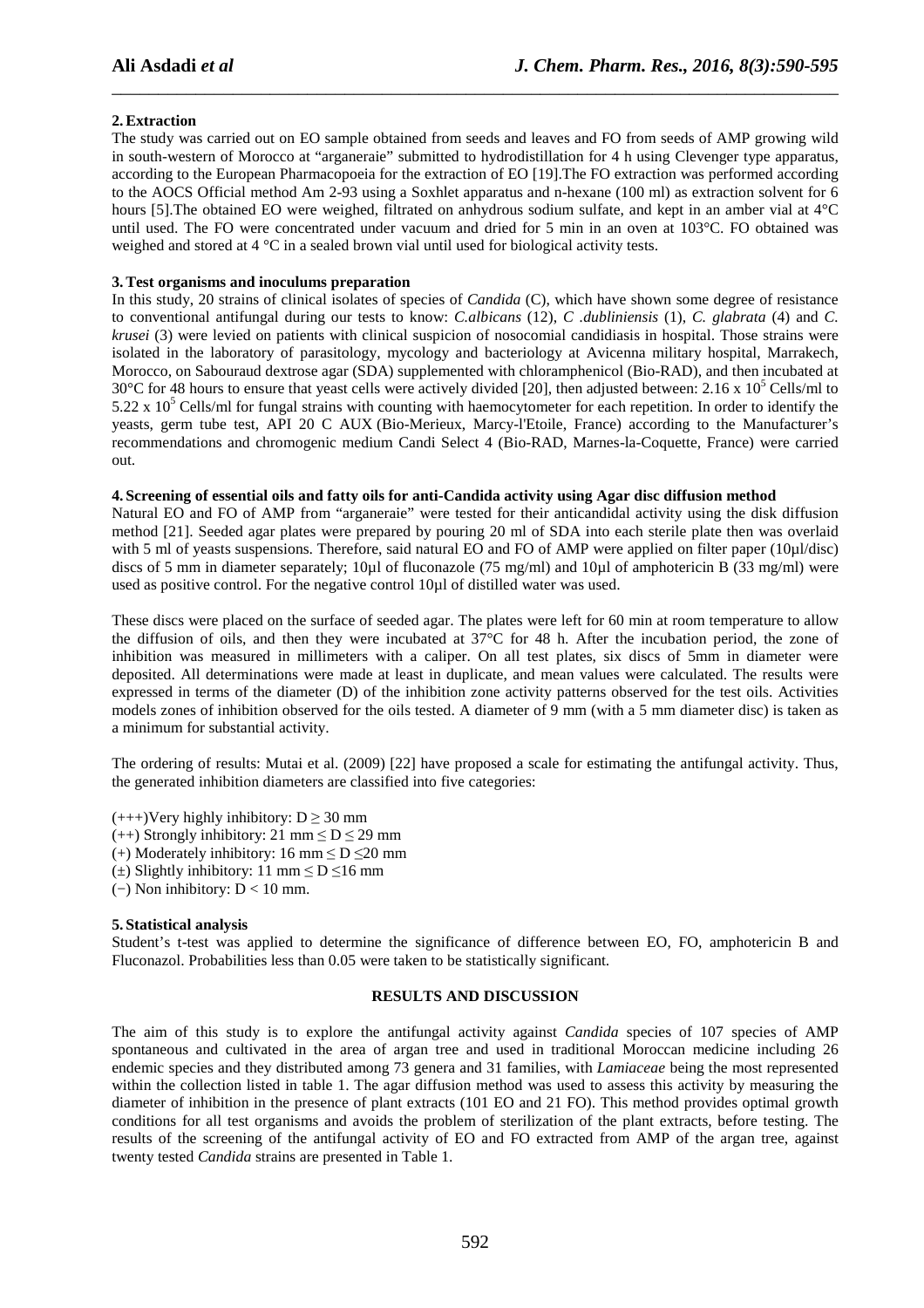| Specimen<br>number | <b>Plant species</b>                                                      | Family              | <b>Local Amazigh Name</b>               | Plant part used | <b>Extract</b>         | C.a                                  | C.d                             | C.g                           | C.k                                |
|--------------------|---------------------------------------------------------------------------|---------------------|-----------------------------------------|-----------------|------------------------|--------------------------------------|---------------------------------|-------------------------------|------------------------------------|
|                    | Allium sativum L.                                                         | Alliaceae           | Tskert, Touma                           | Pods            | EO                     | $^{+++}$                             | $^{+++}$                        | $^{+++}$                      | $^{+++}$                           |
| $\overline{2}$     | Pistaciaatlantica L.                                                      | Anacardiaceae       | Igg, Lebtam                             | $R + S$         | EO                     | $^{++}$                              | $^{++}$                         | $^{++}$                       | $^{++}$                            |
|                    | Pistaciaatlantica L.                                                      |                     | Igg, Lebtam                             | S               | <b>FO</b>              | $\pm$                                | $\! +$                          | $^+$                          | $+$                                |
| 3                  | Pistacialentiscus L.<br>Pistacialentiscus L.                              |                     | Titekt (drou)<br>Titekt (drou)          | S<br>S          | <b>EO</b><br><b>FO</b> | $^{++}$<br>$\ddot{}$                 | $^{++}$<br>$\! +$               | $^{++}$<br>$+$                | $^{++}$<br>$^{+}$                  |
| $\overline{4}$     | Ammodaucusleucotrichus L.                                                 |                     | Kamounsofi                              | S               | EO                     | ä,                                   | $\overline{\phantom{a}}$        | $\Box$                        | $\bar{z}$                          |
| 5                  | Anethumgraveolens L.                                                      | Apiaceae            | Aslili                                  | S               | EO                     | $^{+++}$                             | $^{+++}$                        | $^{+++}$                      | $^{+++}$                           |
| 6                  | Apiumgraveolens L.                                                        |                     | Kerafess                                | AP              | EO                     | $\omega$                             | $\omega$                        | $\omega$                      | $\sim$                             |
| 7                  | Carum carvi L.                                                            |                     | Lkerwia                                 | S               | EO                     | $^{++}$                              | $\qquad \qquad +$               | $^{++}$                       | $^{++}$                            |
| 8                  | Coriandrumsativum L.                                                      |                     | Lkzbour                                 | S               | EO                     | $^{+++}$                             | $^{+++}$                        | $^{+++}$                      | $^{+++}$                           |
| 9                  | Cuminumcyminum L.                                                         |                     | L'kemmoun                               | S               | EO                     | $\! +$                               | $\! +$                          | $\boldsymbol{+}$              | $^{+}$                             |
| 10                 | Daucus crinitus L.                                                        |                     | Bouzeffour                              | $L+St$          | EO                     | $\! +$                               | ä,                              | $\! + \!\!\!\!$               | $\overline{\phantom{a}}$           |
| 11                 | Ferulacommunis L.                                                         |                     | Ûffal, tuffalt                          | AP              | EO                     | $\pm$                                | $\, +$                          | $\ddot{}$                     | $+$                                |
| 12                 | Foeniculumvulgare L                                                       |                     | Nafaâ, Basbas                           | $AP + S$        | EO                     | $\! +$                               | $\! +$                          | $\! + \!\!\!\!$               | $^{+}$                             |
|                    | Foeniculumvulgare L.                                                      |                     | Wamsa, Basbas                           | S               | <b>FO</b>              | $\overline{\phantom{a}}$             | $\omega$                        | $\omega$                      | $\sim$                             |
| 13                 | Pimpinellaanisum L.                                                       |                     | Hbathlawa                               | S               | $_{\rm EO}$            | $^{++}$                              | $^{++}$                         | $^{++}$                       | $^{++}\,$                          |
| 14                 | Pimpinellaanisum L.<br>Asphodelusramosus L.                               |                     | Hbathlawa<br>Blilûz, Iguri, L-berwag    | S<br>AP         | <b>FO</b><br>EO        | $+$<br>$\! +$                        | $\, +$<br>$\! +$                | $+$<br>$\! + \!\!\!\!$        | $^{+}$                             |
| 15                 | Asphodelustenuifolius L.                                                  | Asphodelaceae       | Iguri, L-berwag                         | AP              | EO                     | $\! +$                               | $\, +$                          | $\boldsymbol{+}$              |                                    |
| 16                 | Anvilleagarcinii L.                                                       |                     | Awjerg, wajjreg                         | AP              | EO                     | $^{++}$                              | $^{++}$                         | $^{++}$                       | $^{++}$                            |
| 17                 | Artemisia atlantica var. maroccana (E)                                    |                     | Chih                                    | AP              | EO                     | $^{+++}$                             | $^{+++}$                        | $^{+++}$                      | $^{+++}$                           |
| 18                 | Artemisia herba-alba L.                                                   |                     | Izri                                    | AP              | EO                     | $^{+++}$                             | $^{+++}$                        | $^{+++}$                      | $^{+++}$                           |
| 19                 | Artemisiainculta L.                                                       |                     | Izri, Chih                              | AP              | EO                     | $^{+++}$                             | $^{+++}$                        | $^{+++}$                      | $^{+++}$                           |
| 20                 | ArtemisiareptansBuch(E)                                                   |                     | Izri                                    | AP              | EO                     | $^{+++}$                             | $^{+++}$                        | $^{+++}$                      | $^{+++}$                           |
| 21                 | Asteriscuspinifolius L.<br>(E)                                            |                     | Tafşat el-fār                           | AP              | EO                     | $^{+++}$                             | $^{+++}$                        | $^{+++}$                      | $^{+++}$                           |
| 22                 | Buboniumimbricatum L.<br>(E)                                              |                     | Tâffsa                                  | AP              | EO                     | $\pm$                                | $\! +$                          | $\boldsymbol{+}$              |                                    |
| 23                 | Buboniumodorum L.                                                         |                     | Kerkaba, taûgut                         | AP              | EO                     | $^{++}$                              | $^{++}$                         | $^{++}$                       | $^{++}$                            |
| 24                 | Cladanthusscariosus L. (E)                                                | Asteraceae          | Ajdigawragh                             | AP              | EO                     | $^{++}$                              | $^{++}$                         | $^{++}$                       | $^{++}$                            |
| 25                 | Cotulacinerea L.                                                          |                     | Al-wazwaza, gartoufa                    | AP              | EO                     | $+$                                  | $\, +$                          | $^{+}$                        | $+$                                |
| 26<br>27           | Inulaviscosa L.<br>(E)                                                    |                     | Terrehlâ, Bagraman                      | AP              | EO<br>EO               | $\! +$                               | $\! +$                          | $\boldsymbol{+}$              | $\! +$                             |
| 28                 | KleiniaanteuphorbiumL.<br>Matricariamaroccana L. (E)                      |                     | Achebardeau<br>Babounje, amsawt, Oumlal | AP<br>F         | EO                     | $\pm$<br>ä,                          | $+$<br>$\overline{\phantom{a}}$ | $+$<br>$\Box$                 | $^{+}$<br>$\overline{\phantom{a}}$ |
| 29                 | Pulicariaburchardii subsp. burchardii(E)                                  |                     | Afjedad                                 | AP              | EO                     | $^{+++}$                             | $^{+++}$                        | $^{+++}$                      | $^{+++}$                           |
| 30                 | Pulicariamauritanica L. (E)                                               |                     | Bamghar                                 | AP              | EO                     | $^{+++}$                             | $^{+++}$                        | $^{+++}$                      | $^{+++}$                           |
| 31                 | Rhaponticum acaule L.                                                     |                     | Tafgha                                  | <b>RH</b>       | <b>EO</b>              | $\! +$                               | $\! +$                          | $\! + \!\!\!\!$               | $\! +$                             |
| 32                 | Warioniasaharae L. (E)                                                    |                     | Ali Ijjane                              | AP              | <b>EO</b>              | $^{+++}$                             | $^{+++}$                        | $^{+++}$                      | $^{+++}$                           |
|                    | Lepidiumsativum L.                                                        |                     | Habbarchad                              | S               | EO                     | $\pm$                                | $\! +$                          | $\! + \!\!\!\!$               | $^{+}$                             |
| 33                 | Lepidiumsativum L.                                                        | <b>Brassicaceae</b> | Habbarchad                              | $\rm S$         | FO                     | $\pm$                                | $+$                             | $\boldsymbol{+}$              | $^{+}$                             |
|                    | Opuntia ficus indica L.                                                   | Cactaceae           | Acnari, Sabbar, Handiya                 | $\mathbf F$     | EO                     | $\overline{\phantom{a}}$             | $\overline{\phantom{a}}$        | ä,                            | $\blacksquare$                     |
| 34                 | Opuntia ficus indica L.                                                   |                     | Acnari, Handiya                         | S               | <b>FO</b>              | $\overline{\phantom{a}}$             | $\omega$                        | $\omega$                      | $\omega$                           |
| 35                 | Capparisspinosa L.                                                        | Capparaceae         | Tailloloute, Kabba r                    | $FB+L$          | EO                     | $\! +$                               | $\! +$                          | $\! + \!\!\!\!$               | $^{+}$                             |
|                    | Capparisspinosa L.                                                        |                     | Tailloloute, Kabbar                     | S               | <b>FO</b>              | $\pm$                                | $\pm$                           | $\pm$                         | $\pm$                              |
| 36<br>37           | Chenopodiumambrosioides L.<br>Cistussalviifolius L.                       | Chenopodiaceae      | Mkhinza<br>Touzzalt, Tirguelt           | AP<br>AP        | <b>EO</b><br>EO        | $^{+++}$<br>$\overline{\phantom{a}}$ | $^{+++}$<br>$\omega$            | $^{+++}$<br>$\omega$          | $^{+++}$<br>$\omega$               |
|                    | Cistusvillosus L.                                                         | Cistaceae           | Irguel                                  | AP              | EO                     | ä,                                   | $\omega$                        | $\sim$                        | $\overline{\phantom{a}}$           |
| 38                 | Cistusvillosus L.                                                         |                     | Irguel                                  | S               | FO                     | $\overline{\phantom{a}}$             | $\overline{\phantom{a}}$        | $\blacksquare$                | $\sim$                             |
|                    | Cupressus sempervirens L.                                                 |                     | Azzal, Azel                             | $L + C + S$     | EO                     | $\! +$                               | $^+$                            | $\! +$                        |                                    |
| 39                 | Cupressus sempervirens L.                                                 |                     | Azzal, Azel, Arella                     | S               | <b>FO</b>              | $\pm$                                | $\, +$                          | $\ddot{}$                     | $\! +$                             |
| 40                 | Juniperusoxycedrus L.                                                     | Cupressaceae        | Takka                                   | $FT+W$          | EO                     | $+$                                  | $+$                             | $+$                           | $+$                                |
| 41                 | Tetraclinisarticulata L.                                                  |                     | Azouka, Aârar                           | $L+St$          | EO                     | $^{+++}$                             | $^{+++}$                        | $^{+++}$                      | $^{+++}$                           |
| 42                 | Ceratoniasiliqua L.                                                       |                     | Kharoub, Tikida                         | Pods            | $E_{\rm O}$            | $^+$                                 | $^+$                            | $^+$                          |                                    |
|                    | Ceratoniasiliqua L.                                                       |                     | Kharoub, Tikida                         | $Pl + S$        | <b>FO</b>              | $\overline{\phantom{a}}$             |                                 |                               |                                    |
| 43                 | Chamaecytisus mollis L.<br>(E)                                            |                     | Ouchfoudawram                           | $L+St$          | EO                     |                                      |                                 |                               |                                    |
| 44                 | Retamamonosperma L.                                                       | Fabaceae            | Ilgui, Rtem                             | AP              | EO                     | $\! +$                               | $\! + \!$                       | $^+$                          | $\! +$                             |
| 45                 | Trigonellafoenum-graecum L.                                               |                     | Tifidass, Halba                         | S               | EO                     | $\! +$                               | $\! +$                          | $\! + \!\!\!\!$               | $\! +$                             |
| 46                 | Trigonellla. Foenum-graecum L<br>Ononis natrix subsp. Arganietorum L. (E) |                     | Tifidas<br>Afezdad,                     | S<br>S          | FO                     | $+$<br>$+$                           | $+$<br>$\! +$                   | $^{+}$<br>$+$                 | $^{+}$<br>$+$                      |
| 47                 | Pelargoniumgraveolens L.                                                  | Geraniaceae         | Laâtarcha                               | AP              | FO<br>EO               | $^{+++}$                             | $^{+++}$                        | $^{+++}$                      | $^{+++}$                           |
| 48                 | Globulariaalypum L.                                                       | Globulariaceae      | Taselgha, Ain arnab                     | AP              | EO                     | $\! +$                               | $\! +$                          | $\boldsymbol{+}$              | $+$                                |
| 49                 | Ballota hirsutaBenth.                                                     |                     | Tayrart                                 | AP              | EO                     | $\bar{\phantom{a}}$                  | $\mathcal{L}$                   | $\sim$                        | $\sim$                             |
| 50                 | Lavandulastoechas $L$ . $(E)$                                             |                     | Iguiz, Tigercht, Helhal                 | AP              | EO                     | $^{+++}$                             | $^{+++}$                        | $^{+++}$                      | $^{+++}$                           |
| 51                 | Lavandulacoronopifolia L.                                                 | Lamiaceae           | Taymerza, Amezzir, Edghé                | AP              | EO                     | $^{+++}$                             | $^{+++}$                        | $^{+++}$                      | $^{+++}$                           |
| 52                 | Lavandulamultifida L.                                                     |                     | Tizrit, Iguiz, Khzama                   | AP              | EO                     | $^{+++}$                             | $^{+++}$                        | $^{+++}$                      | $^{+++}$                           |
|                    | Lavanduladentata L.                                                       |                     | Helhal, Igerch                          | AP              | EO                     | $^{+++}$                             | $^{+++}$                        | $^{+++}$                      | $^{+++}$                           |
| 53                 | Lavanduladentata L.                                                       |                     | Helhal, Igerch                          | S               | <b>FO</b>              | $^{+++}$                             | $^{+++}$                        | $^{+++}$                      | $^{+++}$                           |
| 54                 | Lavandulamaroccana $L(E)$                                                 |                     | Iguiz, Khzama                           | AP              | EO                     | $^{+++}$                             | $^{+++}$                        | $^{+++}$                      | $^{+++}$                           |
| 55                 | Lavandularejdalii $(E)$                                                   |                     | Igerch, Iguiz                           | AP              | EO                     | $^{+++}$                             | $^{+++}$                        | $^{+++}$                      | $^{+++}$                           |
| 56                 | Marrubiumvulgare L.                                                       |                     | Meriwte, Ifzi                           | AP              | EO                     | $\overline{\phantom{a}}$             | $\omega$                        | $\overline{\phantom{a}}$      |                                    |
| 57<br>58           | Melissa officinalis L.<br>Menthaarvensis L.                               |                     | Ifer n tizwit                           | AP<br>AP        | EO                     | $^{+++}$                             | $^{+++}$                        | $^{+++}$                      | $^{+++}$                           |
| 59                 | Menthapiperita L.                                                         |                     | Naânaâ<br>Naanaa el abdi                | AP              | EO<br>EO               | $^{++}\,$<br>$^{+++}$                | $\qquad \qquad +$<br>$^{+++}$   | $\qquad \qquad +$<br>$^{+++}$ | $^{\rm ++}$<br>$^{+++}$            |
| 60                 | Menthapulegium.L                                                          |                     | Afliyou/ Flayou                         | AP              | EO                     | $^{+++}$                             | $^{+++}$                        | $^{+++}$                      | $^{+++}$                           |
| 61                 | Mentharotundifolia L.                                                     |                     | Timersad                                | AP              | EO                     | $^{++}$                              | $^{++}$                         | $^{++}$                       | $+ +$                              |
| 62                 | MenthasuaveolensEhrh.                                                     |                     | Timija, Mersita                         | AP              | EO                     | $^{++}$                              | $^{++}$                         | $++$                          | $^{++}\,$                          |
| 63                 | Mentha viridis L.                                                         |                     | Liqamt, Naanaa                          | AP              | EO                     | $^{++}\,$                            | $^{++}$                         | $\qquad \qquad +$             | $^{++}\,$                          |
| 64                 | Nepeta antiatlantica $L$ . $(E)$                                          |                     | Qestān                                  | AP              | EO                     | $^{++}\,$                            | $\qquad \qquad +$               | $+ +$                         | $+ +$                              |
| 65                 | Ocimum basilicum L.                                                       |                     | Lahbaq                                  | AP              | EO                     | $^{+++}$                             | $^{+++}$                        | $^{+++}$                      | $^{+++}$                           |

## Table 1: Plant species collected and Activity of EO and FO against Candida species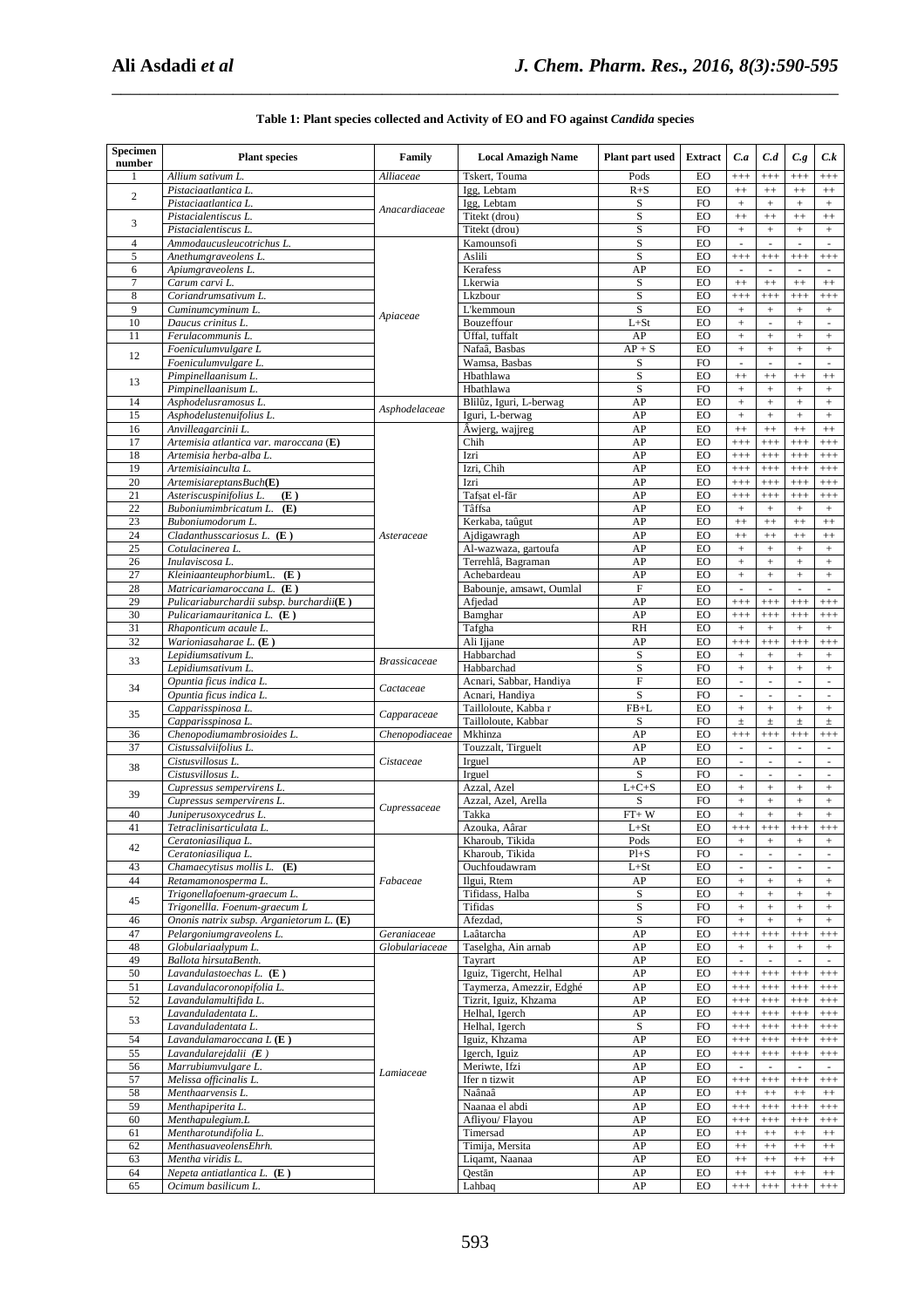| 66                                                | Origanummajorana L.                                       |                |                                                    | AP                           | EO             |                          |                          |                      |                          |  |
|---------------------------------------------------|-----------------------------------------------------------|----------------|----------------------------------------------------|------------------------------|----------------|--------------------------|--------------------------|----------------------|--------------------------|--|
| 67                                                | Rosmarinusofficinalis L.                                  |                | Arzema<br>Azir                                     | AP                           | EO             | $^{+++}$<br>$^{+++}$     | $^{+++}$<br>$^{+++}$     | $^{+++}$<br>$^{+++}$ | $^{+++}$<br>$^{+++}$     |  |
| 68                                                | Salviaaegyptiaca L.                                       |                | Iderki                                             | AP                           | EO             | $^{+++}$                 | $^{+++}$                 | $^{+++}$             | $^{+++}$                 |  |
| 69                                                | Salviaofficinalis L.                                      |                | Salmia                                             | AP                           | EO             | $^{+++}$                 | $^{+++}$                 | $^{+++}$             | $^{+++}$                 |  |
| 70                                                | Salviaverbenaca L.                                        |                | Hiyyata                                            | AP                           | EO             | $^{+++}$                 | $^{+++}$                 | $^{+++}$             | $^{+++}$                 |  |
| 71                                                | Saturejaarganietorum L. (E)                               |                | Fliyyodialberr                                     | AP                           | <b>EO</b>      | $^{+++}$                 | $^{+++}$                 | $^{+++}$             | $^{+++}$                 |  |
| 72                                                | Teucriumtananicum L. (E)                                  |                | Ja'da                                              | AP                           | EO             | $^{+++}$                 | $^{+++}$                 | $^{+++}$             | $^{+++}$                 |  |
| 73                                                | Teucriumwerneri L. (E)                                    |                | Ligamt o drar                                      | AP                           | EO             | $^{+++}$                 | $^{+++}$                 | $^{+++}$             | $^{+++}$                 |  |
| 74                                                | Teucriumantiatlanticum L. (E)                             |                | Ja'da, Jaaidya, Tazgourte                          | AP                           | EO             | $^{+++}$                 | $^{+++}$                 | $^{+++}$             | $^{+++}$                 |  |
| 75                                                | Teucriumpolium L.                                         |                | Âyrar, Timzourin                                   | AP                           | EO             | $^{+++}$                 | $^{+++}$                 | $^{+++}$             | $^{+++}$                 |  |
| 76                                                | Teucrium rupestre $L$ . ( $E$ )                           |                | Ayrar                                              | AP                           | <b>EO</b>      | $^{+++}$                 | $^{+++}$                 | $^{+++}$             | $^{+++}$                 |  |
| 77                                                | Thymus broussonnetiisubsp. Broussonnetii $(E)$            |                | Tazoukanit                                         | AP                           | EO             | $^{+++}$                 | $^{+++}$                 | $^{+++}$             | $^{+++}$                 |  |
| 78                                                | Thymus broussonnetii var. hannonis $(E)$                  |                | Tazoukanit, Zaitra                                 | AP                           | EO             |                          |                          |                      | $^{+++}$                 |  |
| 79                                                | Thymus leptobotrysMurb. $(E)$                             |                | Azoukani                                           | AP                           | EO             | $^{+++}$<br>$^{+++}$     | $^{+++}$<br>$++++$       | $^{+++}$<br>$^{+++}$ | $^{+++}$                 |  |
| 80                                                |                                                           |                |                                                    | AP                           | EO             |                          |                          |                      |                          |  |
| 81                                                | Thymus pallidus $L(E)$<br>Thymus satureioides $L$ . $(E)$ |                | Ajellabi, Tajllabet, Ajllab<br>Tazoukanit, Zaaitra | AP                           | EO             | $^{+++}$                 | $^{+++}$                 | $^{+++}$             | $^{+++}$                 |  |
|                                                   |                                                           |                | Angreff, Lkherwaa                                  | L                            | EO             | $^{+++}$                 | $^{+++}$                 | $^{+++}$             | $^{+++}$                 |  |
|                                                   | Vitex agnus-castus L.                                     |                |                                                    |                              |                | $^{+++}$                 | $^{+++}$                 | $^{+++}$             | $^{+++}$                 |  |
| 82                                                | Vitex agnus-castus L.                                     |                | Angreff, Lkherwaa                                  | S<br>$\overline{\mathbf{S}}$ | $E_{\rm O}$    | $^{+++}$                 | $^{+++}$                 | $^{+++}$             | $^{+++}$                 |  |
|                                                   | Vitex agnus-castus L.                                     |                | Angreff, Lkherwaa,                                 |                              | <b>FO</b>      | $^{++}$                  | $^{++}$                  | $+ +$                | $^{++}$                  |  |
| 83                                                | Linumusitatissimum L.                                     | Linaceae       | Zriâtlktan                                         | $\mathbf S$                  | FO             | $\overline{\phantom{a}}$ | $\overline{\phantom{a}}$ | $\sim$               | $\overline{\phantom{a}}$ |  |
| 84                                                | Lawsoniainermis L.                                        | Lythraceae     | El henna                                           | AP                           | EO             | $\pm$                    | $+$                      | $^{+}$               | $\pm$                    |  |
| 85                                                | Myrtuscommunis L.                                         | Myrtaceae      | Rayhan, Chalmoun                                   | AP                           | EO             | $^{+++}$                 | $++++$                   | $^{+++}$             | $^{+++}$                 |  |
| 86                                                | Syzygiumaromaticum L.                                     |                | Korenfal                                           | FB                           | EO             | $^{+++}$                 | $^{+++}$                 | $^{+++}$             | $^{+++}$                 |  |
| 87                                                | Olea europaeasylvestris L.                                | Oleaceae       | Zbouj, Azemmour                                    | F <sub>t</sub>               | <b>FO</b>      | $\! +$                   | $+$                      | $^+$                 | $\! +$                   |  |
| 88                                                | Chamaerops humilis L.                                     | Palmaceae      | <b>Tiznert</b> . Doum                              | S                            | FO             | $\pm$                    | $\overline{\phantom{a}}$ | $\bar{z}$            | $\Box$                   |  |
| 89                                                | Sesamumindicum L.                                         | Pedaliaceae    | Zenjlan                                            | S                            | <b>FO</b>      | $\bar{\phantom{a}}$      | ä,                       | ÷.                   | $\mathcal{L}$            |  |
| 90                                                | Cedrusatlantica L.                                        | Pinaceae       | Larz                                               | <b>Ws</b>                    | EO             | $\mathcal{L}$            | $\omega$                 | $\omega$             | $\mathbf{r}$             |  |
| 91                                                | Pinus halepensis L.                                       |                | Tayda, Iguenguem, Sanawbar                         | $N+St+C$                     | EO             | $\pm$                    | $+$                      | $+$                  | $+$                      |  |
| 92                                                | Cymbopogoncitratus L.                                     | Poaceae        | Louizaroumiya                                      | AP                           | EO             | $^{+++}$                 | $^{+++}$                 | $^{+++}$             | $^{+++}$                 |  |
| 93                                                | Cymbopogonschoenanthus L.                                 |                | Tibremt, Tbenmekkâ                                 | AP                           | EO             | $^{+++}$                 | $++++$                   | $^{+++}$             | $^{+++}$                 |  |
| 94                                                | Nigellasativa L.                                          | Ranunculaceae  | Sanouj, Habbasaouda                                | S                            | EO             | $^{+++}$                 | $^{+++}$                 | $^{+++}$             | $^{+++}$                 |  |
|                                                   | Nigellasativa L.                                          |                | Sanouj, Habbasaouda                                | S                            | FO             | $+ +$                    | $^{++}$                  | $^{++}$              | $^{++}$                  |  |
| 95                                                | Zizyphus jujuba L.                                        | Rhamnaceae     | Azouggar                                           | S                            | FO             | $+$                      | $+$                      | $+$                  | $+$                      |  |
| 96                                                | Prunus dulcis L.                                          | Rosaceae       | Louzhlou                                           | $\mathbf S$                  | <b>FO</b>      | L.                       | $\mathcal{L}$            | L.                   | $\mathbb{Z}^2$           |  |
| 97                                                | Rosa damascena L.                                         |                | Lward                                              | Ft                           | EO             | $\sim$                   | $\sim$                   | ÷                    | $\sim$                   |  |
| 98                                                | Citrus aurantifolia L.                                    |                | Lim                                                | $\overline{P}$               | EO             | $\ddot{}$                | $+$                      | $^{+}$               | $\ddot{}$                |  |
| 99                                                | Citrus aurantium var. amara ou bigaradia                  | Rutaceae       | Burtugâl, Limoune                                  | $\overline{P}$               | EO             | $\! +$                   | $+$                      | $+$                  | $^{+}$                   |  |
| 100                                               | Citrus limon L.                                           |                | Hammed                                             | $\mathbf{P}$                 | EO             | $\pm$                    | $+$                      | $+$                  | $\pm$                    |  |
| 101                                               | Citrus médica L.                                          |                | Itranj                                             | P                            | EO             | $^{++}$                  | $^{++}$                  | $^{++}$              | $^{++}$                  |  |
| 102                                               | Citrus sinensis L.                                        |                | Limoun, tchina                                     | $\mathbf{P}$                 | $E_{\rm O}$    | $\! +$                   | $+$                      | $+$                  | $\! +$                   |  |
| 103                                               | Citrus vulgarisRisso                                      |                | Burtuqâlharr, Narenj                               | $\overline{P}$               | EO             | $\ddot{}$                | $+$                      | $\ddot{}$            | $\ddot{}$                |  |
| 104                                               | Thymelaeaantiatlantica L.                                 | Thymelaeaceae  | Methnane                                           | AP                           | EO             | $^{++}$                  | $^{++}$                  | $^{++}$              | $^{++}$                  |  |
| 105                                               | Aloysiacitriodora Palau                                   | Verbenaceae    | Louiza                                             | AP                           | EO             | $^{++}$                  | $^{++}$                  | $^{++}$              | $^{++}$                  |  |
| 106                                               | Zingiber officinale Roscoe L.                             | Zingiberaceae  | Sknjbir, Zanjabil                                  | <b>RH</b>                    | EO             | $^{+++}$                 | $^{+++}$                 | $^{+++}$             | $^{+++}$                 |  |
| 107                                               | Peganumharmala L.                                         | Zygophyllacées | Lharmel                                            | $PA + S$                     | EO             | $^{+++}$                 | $^{+++}$                 | $^{+++}$             | $^{+++}$                 |  |
|                                                   | Peganumharmala L.                                         |                | Lharmel                                            | S                            | F <sub>O</sub> | $++$                     | $^{++}$                  | $^{++}$              | $++$                     |  |
| EO, essential oil; FO, fattyoil ;( $E$ ): endemic |                                                           |                |                                                    |                              |                |                          |                          |                      |                          |  |

\_\_\_\_\_\_\_\_\_\_\_\_\_\_\_\_\_\_\_\_\_\_\_\_\_\_\_\_\_\_\_\_\_\_\_\_\_\_\_\_\_\_\_\_\_\_\_\_\_\_\_\_\_\_\_\_\_\_\_\_\_\_\_\_\_\_\_\_\_\_\_\_\_\_\_\_\_\_

*AP: arial parts; L: leaf; St: stem;F: flowers;FB: floral buds;Ft: fruit; N: needles; C: cones; P: peel;R: resin; RH: rhizome;Pl: pulp; S: seed;W: wood; Ws: wood sawdust.* 

*Microorganisms used:C.a: Candida albicans; C.d: Candida dubliniensis;C.g:Candida glabrata; C.k: Candida krusei.* 

Grading of results:  $(++)$  Very highly inhibitory:  $D \ge 30$  mm ; $(++)$  strongly inhibitory:  $21$  mm  $\le D \le 29$  mm ; $(+)$  moderately inhibitory:  $16$  mm  $\le D \le 20$  mm ; $(±)$ *slightly inhibitory: 11 mm*  $\leq D \leq 16$  mm ;(−) Non-inhibitory:  $D < 10$  mm.

Concerning the antifungals of controls used for comparison, amphotericin B demonstrated a higher efficiency than fluconazole in giving too large zones of inhibition on *Candida* all strains evaluated. Note also that the strains of *Candida krusei* species are resistant to fluconazole in our study.

No evident development of a halo of inhibition was observed for EO of *Ammodaucus leucotrichus* L., *Apium graveolens* L., *Matricaria maroccana* L., *Opuntia ficus indica* L., *Cistus salvifolius* L., *Cistus villosus* L., *Chamaecytisus mollis* L., *Ballota hirsute* Benth, *Marrubium vulgare* L., *Cedrus atlantica* L. and *Rosa damascena* L., or for FO of *Foeniculum vulgare* L., *Opuntia ficus indica* L., *Cistus villosus* L., *Ceratonia siliqua* L., *Linum usitatissimum* L., *Sesamum indicum* L. and *Prunus dulcis* L.

Furthermore, 60.4% of AMP species harvested in the argan tree leaves show a spectacular halo of inhibition greater than 15 mm on all strains of *Candida* species tested. These species of AMP largely belong to the family of *Lamiaceae* followed by those of the *Asteraceae* family.

More than 89.12% of EO extracted from AMP harvested in the argan forest has shown inhibitory activity more or less strong on the growth of strains of *Candida* species from nosocomial infections. 66.67% of FO extracted from these plants has antifungal activity more or less strong against *Candida* species used in this screening. Table 1 shows the activity observed following the measurement of average inhibition zones.

It is clear that the results of an in vitro assay evaluated by the agar diffusion method cannot be extrapolated to practical situations without additional testing.